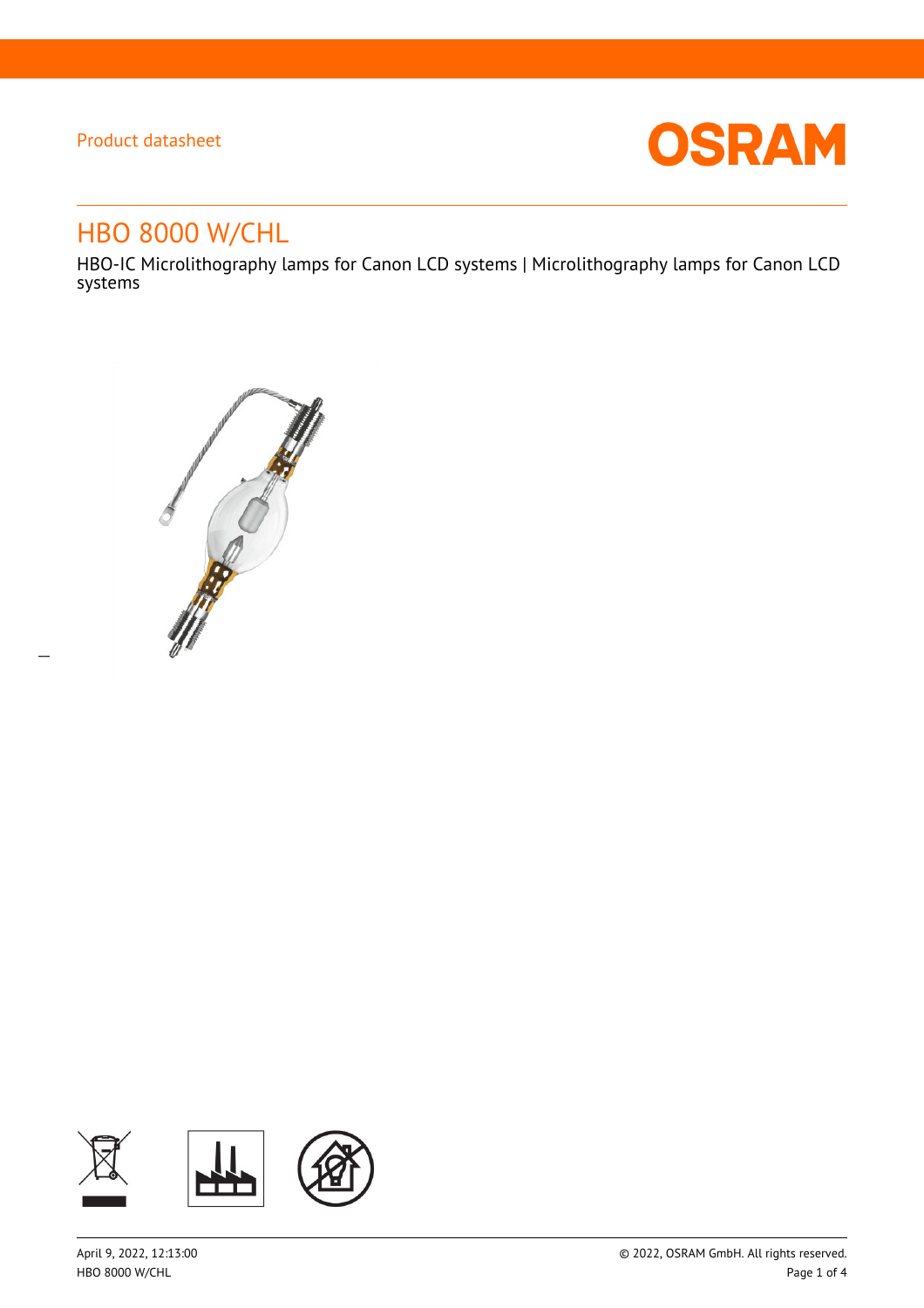### Technical data

### **Electrical data**

| Nominal voltage        | 81.0 V    |
|------------------------|-----------|
| <b>Nominal current</b> | 99 A      |
| Type of current        | DC        |
| <b>Rated wattage</b>   | 8000.00 W |
| Nominal wattage        | 8000.00 W |

### **Dimensions & weight**



| <b>Diameter</b>                             | $105.0 \text{ mm}$ |
|---------------------------------------------|--------------------|
| Length                                      | 434.0 mm           |
| Length with base excl. base pins/connection | 385.50 mm          |
| Light center length (LCL)                   | 179.0 mm $^{1}$    |
| Electrode gap cold                          | $7.0 \text{ mm}$   |

 $1)$  Distance from end of base to tip of anode or cathode (cold)

### **Additional product data**

| Base anode (standard designation)   | SFaX40-13/50 <sup>1</sup> |
|-------------------------------------|---------------------------|
| Base cathode (standard designation) | SFa40-12/45               |

1) With cable connection (M 10)

### **Capabilities**

| Cooling                 | Forced $1$ )        |
|-------------------------|---------------------|
| <b>Burning position</b> | Other $\frac{2}{3}$ |

1) Maximum permissible base temperature: 200 °C

2) Anode on top

#### **Environmental information**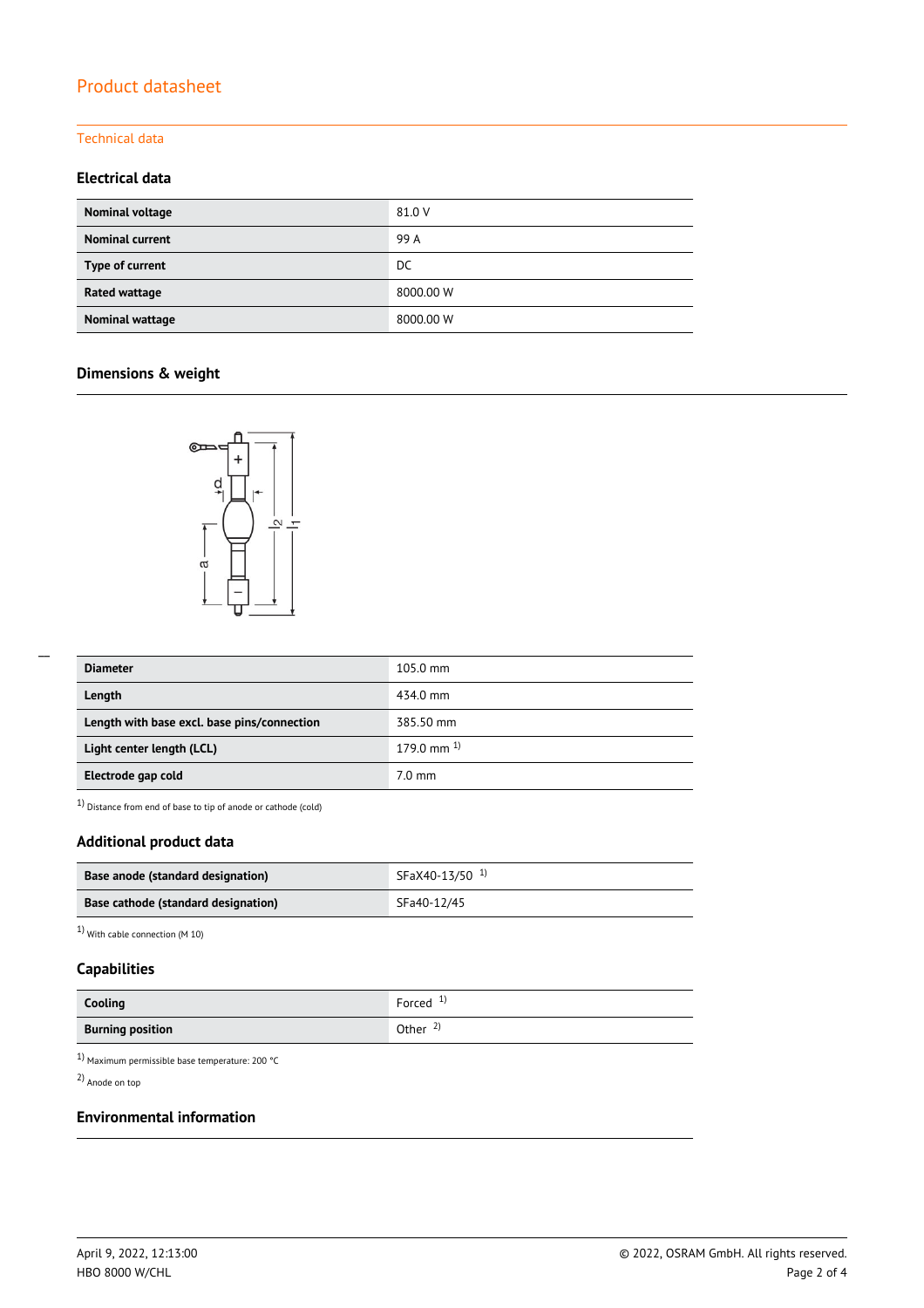## **Information according Art. 33 of EU Regulation (EC) 1907/2006 (REACh)**

| Date of Declaration               | 01-04-2022                                                                                            |  |
|-----------------------------------|-------------------------------------------------------------------------------------------------------|--|
| <b>Primary Article Identifier</b> | 4008321545756                                                                                         |  |
| Candidate List Substance 1        | Lead                                                                                                  |  |
| CAS No. of substance 1            | 7439-92-1                                                                                             |  |
| <b>Safe Use Instruction</b>       | The identification of the Candidate List substance is<br>sufficient to allow safe use of the article. |  |
| Declaration No. in SCIP database  | E99F1F0E-22F8-43BF-AE0A-417BC48F22FF                                                                  |  |